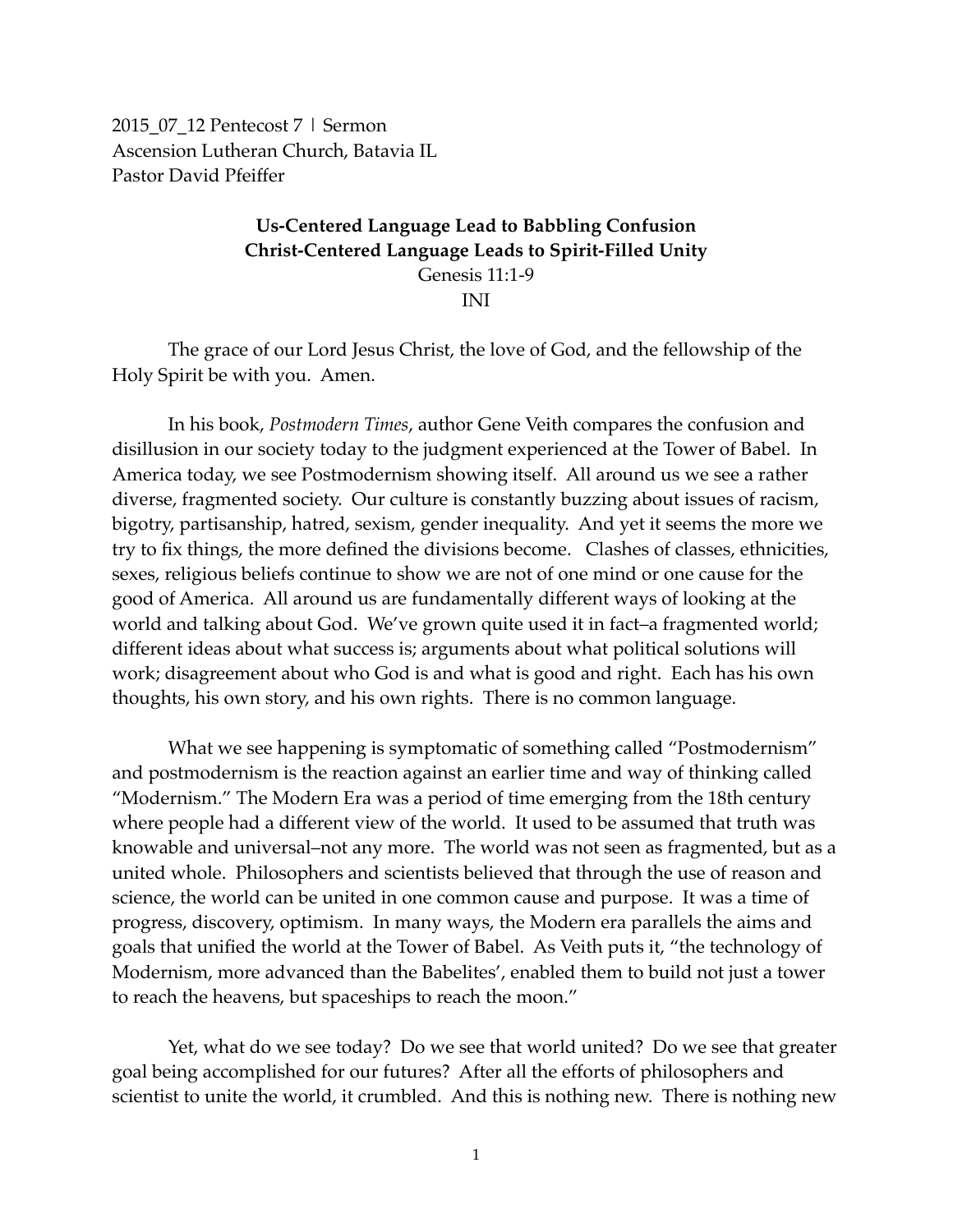under the sun. In fact, what we have witnessed taking place over the last several centuries is only an echo of what God made happen 5500 years ago.

## **Genesis 11:1–9**

<sup>1</sup> Now the whole earth had one language and one speech. <sup>2</sup> And it came to pass, as they journeyed from the east, that they found a plain in the land of Shinar, and they dwelt there. 3 Then they said to one another, "Come, let us make bricks and bake *them* thoroughly." They had brick for stone, and they had asphalt for mortar. 4 And they said, "Come, let us build ourselves a city, and a tower whose top *is* in the heavens; let us make a name for ourselves, lest we be scattered abroad over the face of the whole earth."

<sup>5</sup> But the Lord came down to see the city and the tower which the sons of men had built. 6 And the Lord said, "Indeed the people *are* one and they all have one language, and this is what they begin to do; now nothing that they propose to do will be withheld from them. <sup>7</sup> Come, let Us go down and there confuse their language, that they may not understand one another's speech." <sup>8</sup> So the Lord scattered them abroad from there over the face of all the earth, and they ceased building the city. *P* Therefore its name is called Babel, because there the Lord confused the language of all the earth; and from there the Lord scattered them abroad over the face of all the earth.

This Word of the Lord is spoken for you.

We pray, Oh Lord, pour out your Spirit on us; speak to us and dwell with us, that we might be one fellowship, even as you Oh Father, Son and Holy Spirit are One God. Amen.

#### **The us-centered goal of Babel fails**

It all seemed like a good idea. Everything was in place to make this project come to life. It was the sort of scenario corporate CEO's lay awake at night dreaming of. Here's a group of people, committed to one great goal: "to make a name for themselves." They are unified in one common goal. Not only that but they also are great communicators. They all speak the same language; ethnically they are one and culturally they are all saying the same thing. Not only that but they also have the technology to make it happen. They have come up with the right materials for bricks, they have built an oven to bake them in, and they've come up with a sort of tar for mortar. And they assert the mission: "Come, let us..." "Come, let us make bricks..." "Come, let us build ourselves a tower…" "Come, let us make a name for ourselves, lest we be scattered abroad." They've got the mission, the communication, and the technology in place. What could stop them?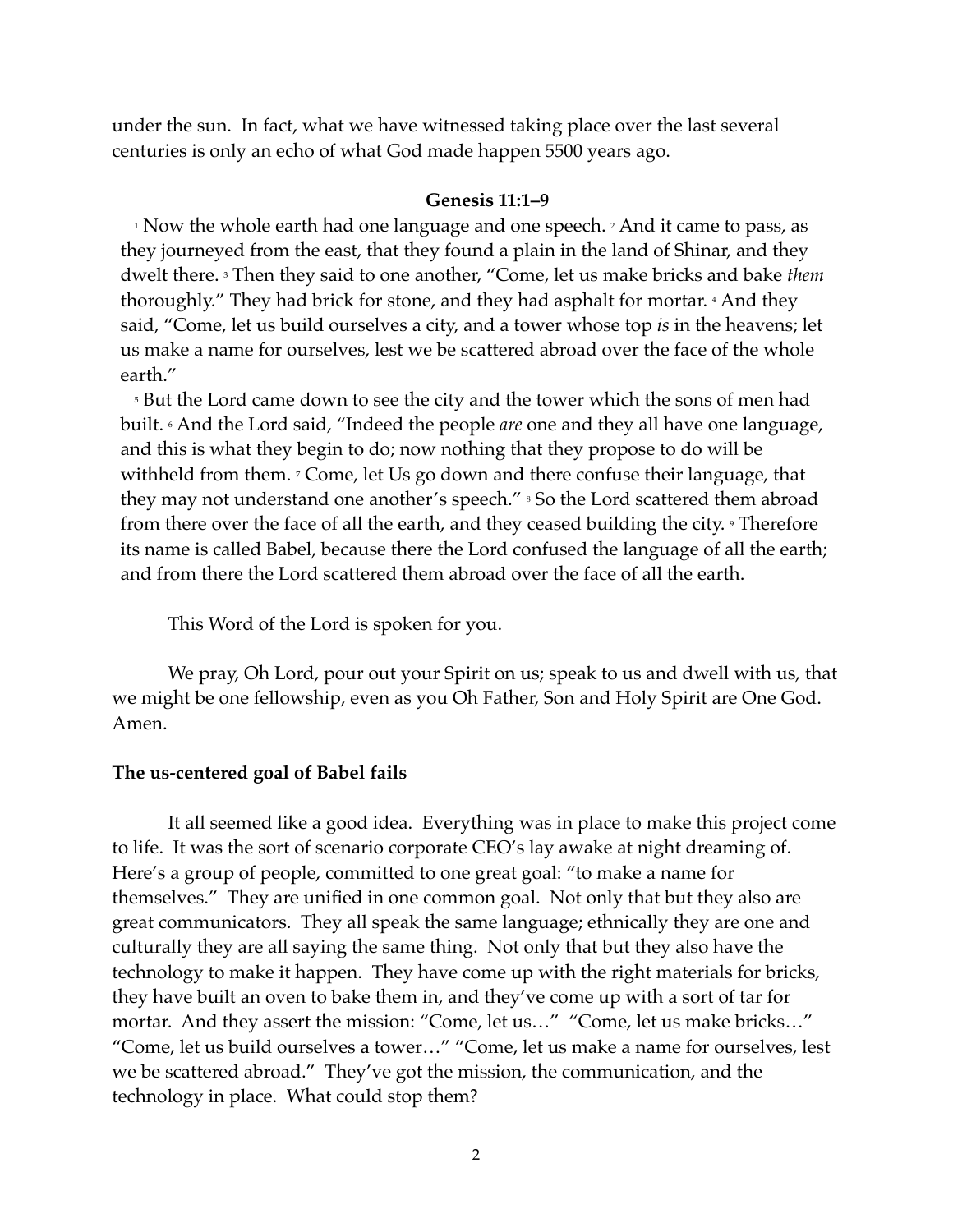There is something that would stop them, however. And it is found in that repetitious "come, let us…" "come, let us…" There is something in that phrase that ultimately would come to destroy their plans. And that is, it was all "us-centered" language.

## **Our us-centered goals fail**

Us-centered goals may seem good at the time, but eventually they are bound to fail. Now, we may accomplish all that we set out to do, but eventually, whatever it is that we've accomplished for ourselves will be destroyed. What God wants to remind us of today is that this world and the things in it are just not going to last.

If we say, "Come, let us make this church grow…" what will happen? Will we sacrifice doctrine for outward unity? Will we revise the liturgy to avoid mentioning sin? Will we adapt our preaching to offer you self-help advice? Will we do whatever we can to appeal to the world?

Or, if we say, "Come, let us make this marriage better…" what will happen? Will we look at marriage as a choice between a better marriage or no marriage at all? Will we define expectations for what our spouse is supposed to be doing while ignoring ourselves? Will we image marriage is about getting rather than giving?

Or if we say, "Come, let us make ourselves better…" what will happen? Will we set up goals for a better diet, a better job, more time in prayer, less sinning? Will we judge ourselves by how everyone else is getting worse? Will we despair because we have not become what we have told ourselves we should be?

If we should say, "Come, let us make a name for ourselves…" what will happen to the name of God?

The irony of this story is that the people of Babel did make a name for themselves. God said, "Come, let us go down…" It was God's time for action now. God's time to declare his name and to give the people of Babel what they wanted: a name. "Therefore its name is called 'Babel'" … or still yet it should be pronounced *Babble*–for there the Lord. God's work is to scatter the us-centered goals of the world. And so He caused the language of Babel to be confused. He scatterd from that one people into all the various languages and nations that make up this fractured world we live in. He made the people *Babel* into the a bunch of *Babbling* fools.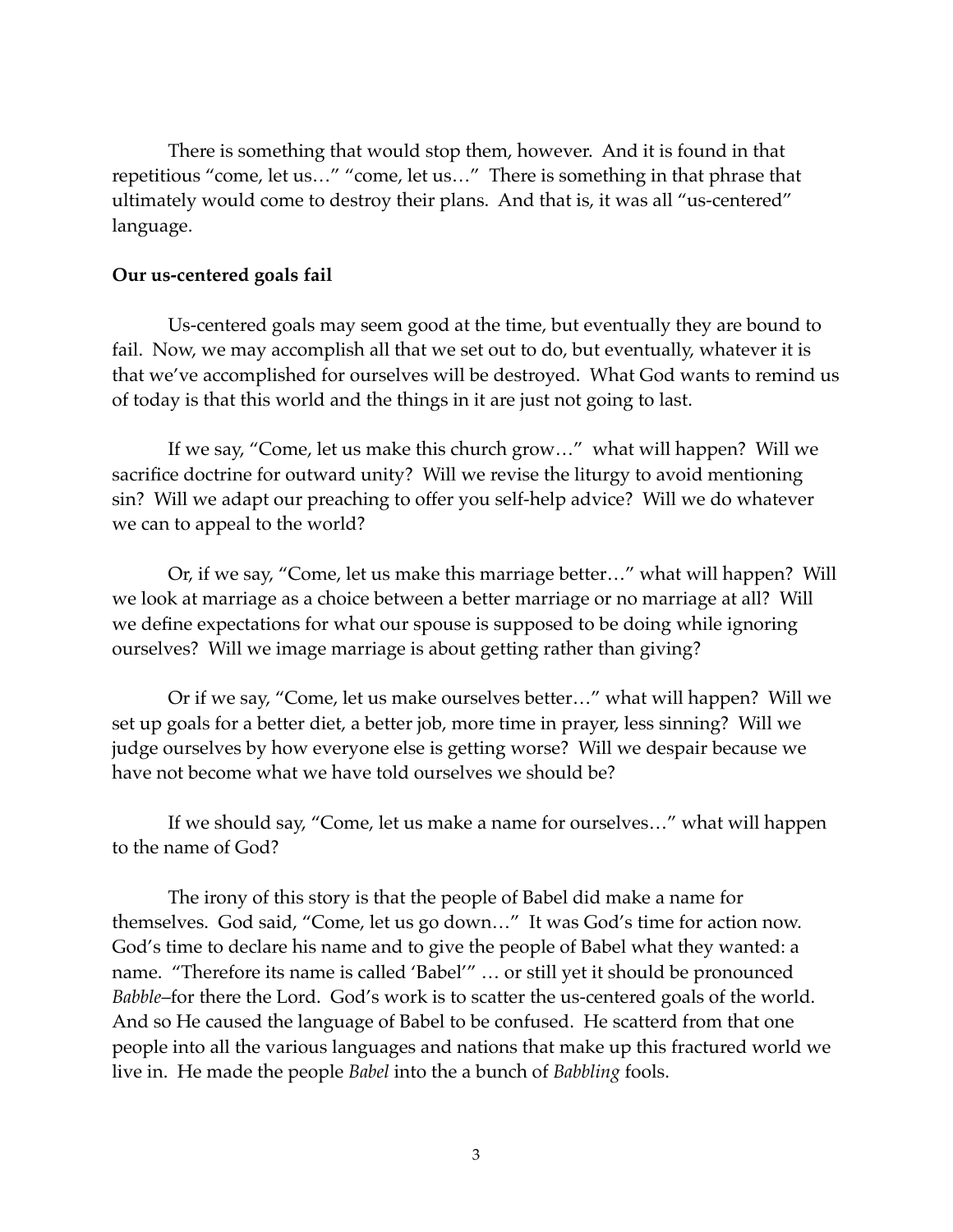#### **The scattered remains of Babel are gathered by the Spirit at Pentecost**

The reason for God scattering the us-centered language of the Babel was so that they would give up on their wasted goals. All that effort, all that time and work, what was it for? Where did that cause go? Where is that tower today? And where will that name be in eternity? In eternity there is only one name that will remain; and that name is what gathers together all peoples, all nations, all tribes, and all languages into one common, united cause.

The young man has just arrived in Jerusalem. He has journeyed with his family all the way from Egypt. It has taken them over two weeks to make the long trek through the desert and finally to reach Jerusalem by the day of the Festival. They've brought their offerings from the early grain as directed in the Law and have prepared to celebrate the feast of first fruits with their fellow Jews from all over the world.

But most of those Jews they see in Jerusalem don't speak their language. There are many languages, many ethnicities even, who have come. Yet they are all there for the same thing: to hear the Word of the Lord, to receive the His blessing, and to give their grain offering.

As the young man was making his way through the streets toward the Temple, suddenly a fierce sound came from heaven; a rushing, mighty wind swept down. He heard it, as if it came right by him, but could not see or feel it. So he ran after it and came to the place where there were the disciples of Jesus Christ were gathered. And there he saw all the other pilgrims, from every nation, gathered to see what this was.

And as he stood by, suddenly a man next to him said, "Have you heard? Jesus of Nazareth was dead and is now alive. God has sent him to be the Messiah! He was crucified by the leaders in Jerusalem, but God has shown us that this was according to His will and plan since time began. It is the fulfillment of all the Scriptures. Jesus suffered and died for our sins, and he was raised to bring us righteousness. He ascended to the right hand of God and has sent us to tell you about this." Now the young man knew who this was; he was a disciple of Jesus from Galilee. And yet, there he was speaking to him in coptic–his own native tongue. How could this be?

Then the crowd grew silent. The young man tuned to see Peter standing up on a platform before the whole assembly. Peter began to preach and he showed how all that is taking place was marking that the end of the age had come upon us. It was a fulfillment of what had been said by the prophet Joel–that whoever calls on the name of the Lord shall be saved. And there he was, among so many, yet God was offering him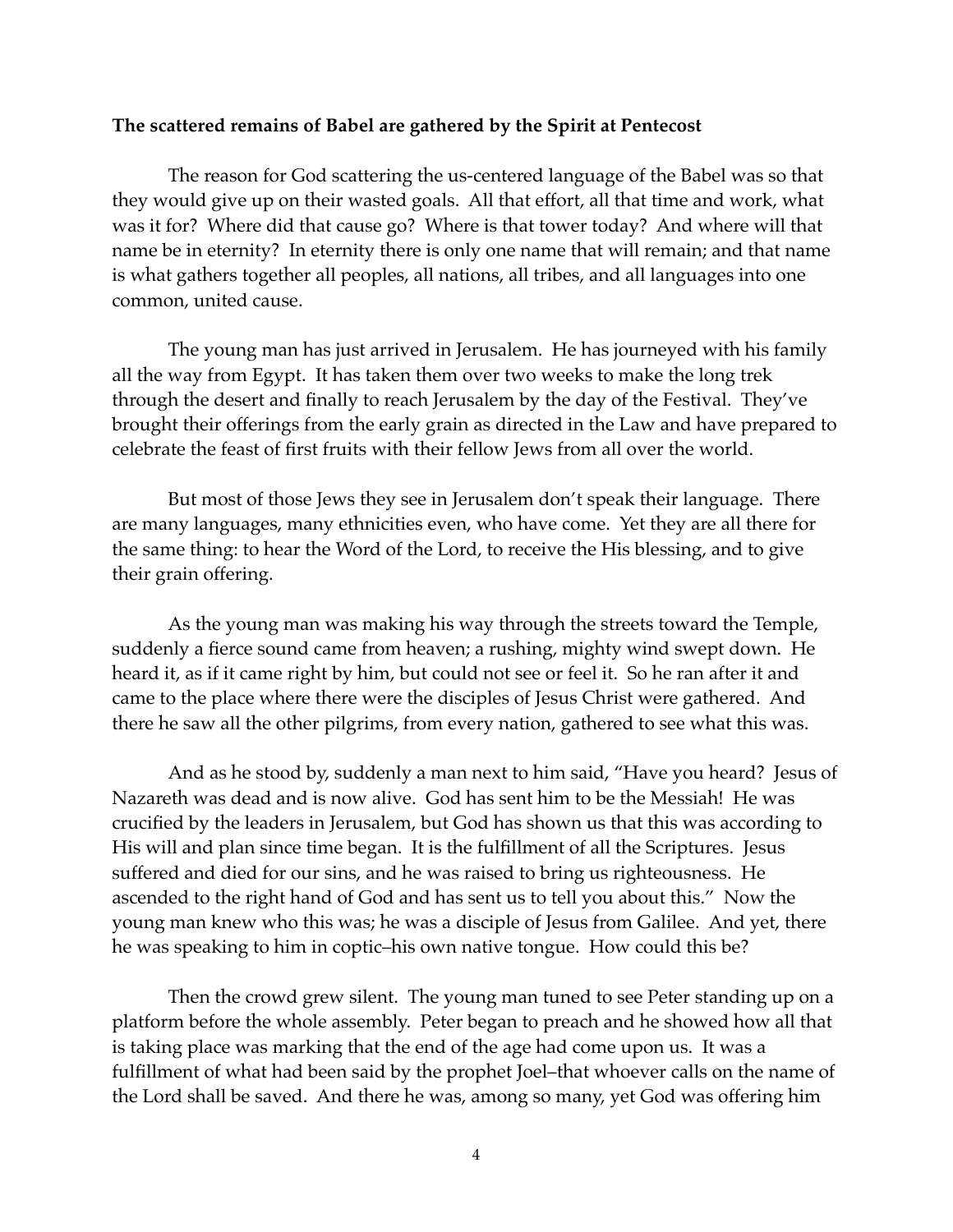and all those gathered the use of his sacred name. There he was among all those nations of the world, among so many ages, ethnicities, men and women, boys and girls, and God pouring out His Spirit upon all of them!

This was God's work of reuniting what had been frustrated at Babel. Here he was changing the *Babeling* words of the world into the Spirit-filled words of the Gospel. That is what Christ-centered language does. It leads to Spirit-filled unity in the Gospel.

#### **The scattered remains of Postmodernism are gathered by the Spirit today**

Only this can bring us a cause worth living for. Only this will bring us a name that will last. He brings His name to us today, and gathers the scattered remains that we see all around us.

I mentioned earlier how the Tower of Babel parallels what has happened in our society in the last few hundred years. We have become confused. The idea that reason and philosophy could unite the world has been frustrated. And what we are left with is a fractured world. All these arguments about rights and equality, race and class–no matter how well-intentioned, all find their beginnings in Babel. The question is, on what basis will we put back together what has been broken. This is true in so many aspects of our lives.

In our churches–how will we gather what has been scattered; is there a way to talk about our faith with those who do not share the same beliefs? What is the basis for fellowship? How shall we remain united in the Spirit? As the crowds grows silent, Peter stands up and says, "whoever calls on the name of the Lord shall be saved."

In our marriages–how can we resolve those differences, those harsh words, those selfish actions and neglect of our spouse? As the crowds grows silent, Peter stands up and says, "whoever calls on the name of the Lord shall be saved."

In ourselves–how can we deal with the conflict within; we wish we were better people, better Christians; that we were healthier, that we prayed more, that we did more good rather than evil; how can we find peace for our scattered, troubled thoughts? As the crowds grows silent, Peter stands up and says to all who are listening, "whoever calls on the name of the Lord shall be saved."

God has made a name for Himself and that name is here; the only name under heaven by which we are saved; the only name which brings us His Spirit and draws us together; the name which crosses all boundaries, and overcomes all bitterness, discord,